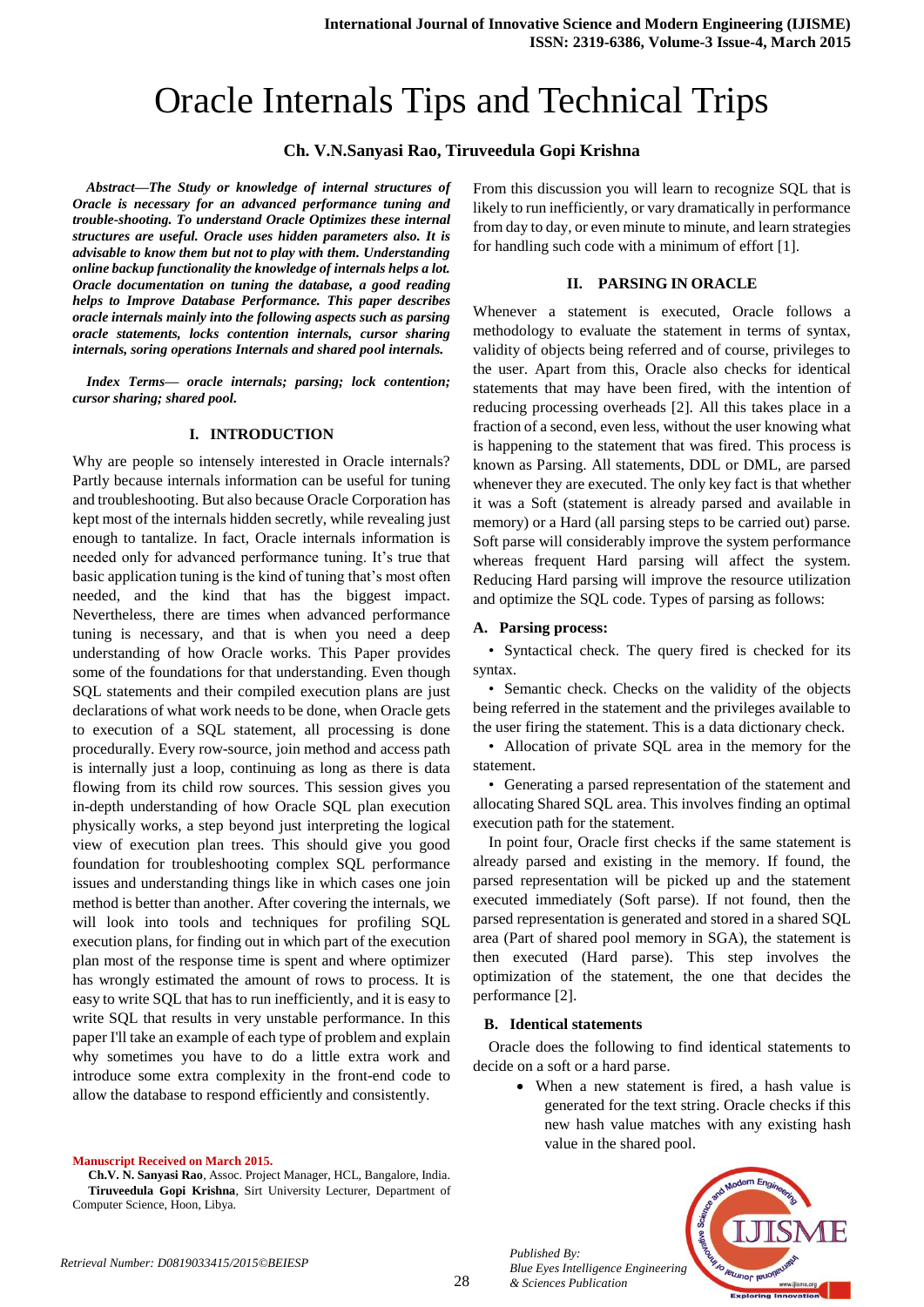- Next, the text string of the new statement is compared with the hash value matching statements. This includes comparison of case, blanks and comments present in the statements.
- If a match is found, the objects referred in the new statement are compared with the matching statement objects. Tables of the same name belonging to different a schema will not account for a match.
- The bind variable types of the new statement should be of same type as the identified matching statement.
- If all of the above is satisfied, Oracle re-uses the existing parse (soft). If a match is not found, Oracle goes through the process of parsing the statement and putting it in the shared pool (hard).

# **C. Reduce hard parsing**

The shared pool memory can be increased when contention occurs, but more important is that such issues should be addressed at the coding level. Following are some initiatives that can be taken to reduce hard parsing [2].

- Make use of bind variables rather than hard-coding values in your statements.
- Write generic routines that can be called from different places. This will also eliminate code repetition.
- Even with stringent checks, it may so happen that same statements are written in different formats. Search the SQL area periodically to check on similar queries that are being parsed separately. Change these statements to be look-alike or put them in a common routine so that a single parse can take care of all calls to the statement.

# **D. Identifying unnecessary parse calls at system level**

select parse\_calls, executions,

substr(sql $text{ text}, 1, 300)$ from v\$sqlarea

where command type in  $(2, 3, 6, 7)$ ;

Check for statements with a lot of executions. It is bad to have the PARSE\_CALLS value in the above statement close to the EXECUTIONS value. The above query will fire only for DML statements (to check on other types of statements use the appropriate command type number). Also ignore Recursive calls (dictionary access), as it is internal to Oracle.

# **E. Identifying unnecessary parse calls at session level**

select b.sid, a.name, b.value from v\$sesstat b, v\$statname a where a.name in ('parse count (hard)', 'execute count') and b.statistic#  $=$  a.statistic# Order by sid;

# **F. . Identify the sessions involved with a lot of re-parsing**

(VALUE column). Query these sessions from V\$SESSION and then locate the program that is being executed, resulting in so much parsing.

select a.parse\_calls, a.executions, substr(a.sql\_text, 1, 300) from v\$sqlarea a, v\$session b

where b.schema# = a.parsing\_schema\_id and  $b.\dot{}sl = \langle :sid \rangle$ order by 1 desc;

The above query will also show recursive SQL being fired internally by Oracle.

4. Provide enough private SQL area to accommodate all of the SQL statements for a session. Depending on the requirement, the parameter OPEN\_CURSORS may need to be reset to a higher value. Set the SESSION\_CACHED\_CURSORS to a higher value to allow more cursors to be cached at session level and to avoid re-parsing.

# **G. Identify how many cursors are being opened by sessions**

select a.username, a.sid, b.value

from v\$session a, v\$sesstat b, v\$statname c

where  $b.\text{sid} = a.\text{sid}$ 

and  $c.statistic\# = b.statistic\#$ 

and c.name = 'opened cursors current'

order by 3 desc;

The VALUE column will identify how many cursors are open for a session and how near the count is to the OPEN CURSORS parameter value. If the margin is very small, consider increasing the OPEN\_CURSORS parameter.

# **H. Evaluate cached cursors for sessions as compared to parsing**

select a.sid, a.value parse\_cnt, (select x.value from v\$sesstat x, v\$statname y where  $x.\text{sid} = a.\text{sid}$ and  $y.$ statistic# = x.statistic# and y.name = 'session cursor cache hits') cache\_cnt from v\$sesstat a, v\$statname b

where  $b$ .statistic# = a.statistic# and  $b.name = 'parse count (total)'$ 

and value  $> 0$ ;

The CACHE\_CNT ('session cursor cache hits') of a session should be compared to the PARSE\_CNT ('parse count (total)'), if the difference is high, consider increasing the SESSION\_CACHED\_CURSORS parameter.

The following parse related information is available in V\$SYSSTAT and V\$SESSTAT views, connect with V\$STATNAME using STATISTIC# column.

SQL> select \* from v\$statname where name like '%parse%';

| 217 parse time cpu         | 64 |
|----------------------------|----|
| 218 parse time elapsed     | 64 |
| 219 parse count (total)    | 64 |
| 220 parse count (hard)     | 64 |
| 221 parse count (failures) | 6Δ |

STATISTIC# NAME CLASS

5. Shared SQL area may be further utilized for not only identical but also for some-what similar queries by setting the initialization parameter CURSOR\_SHARING to FORCE. The default value is EXACT. Do not use this parameter in Oracle 8i, as there is a bug involved with it that hangs similar

query sessions because of some internal processing.

*& Sciences Publication* 

*Published By:*

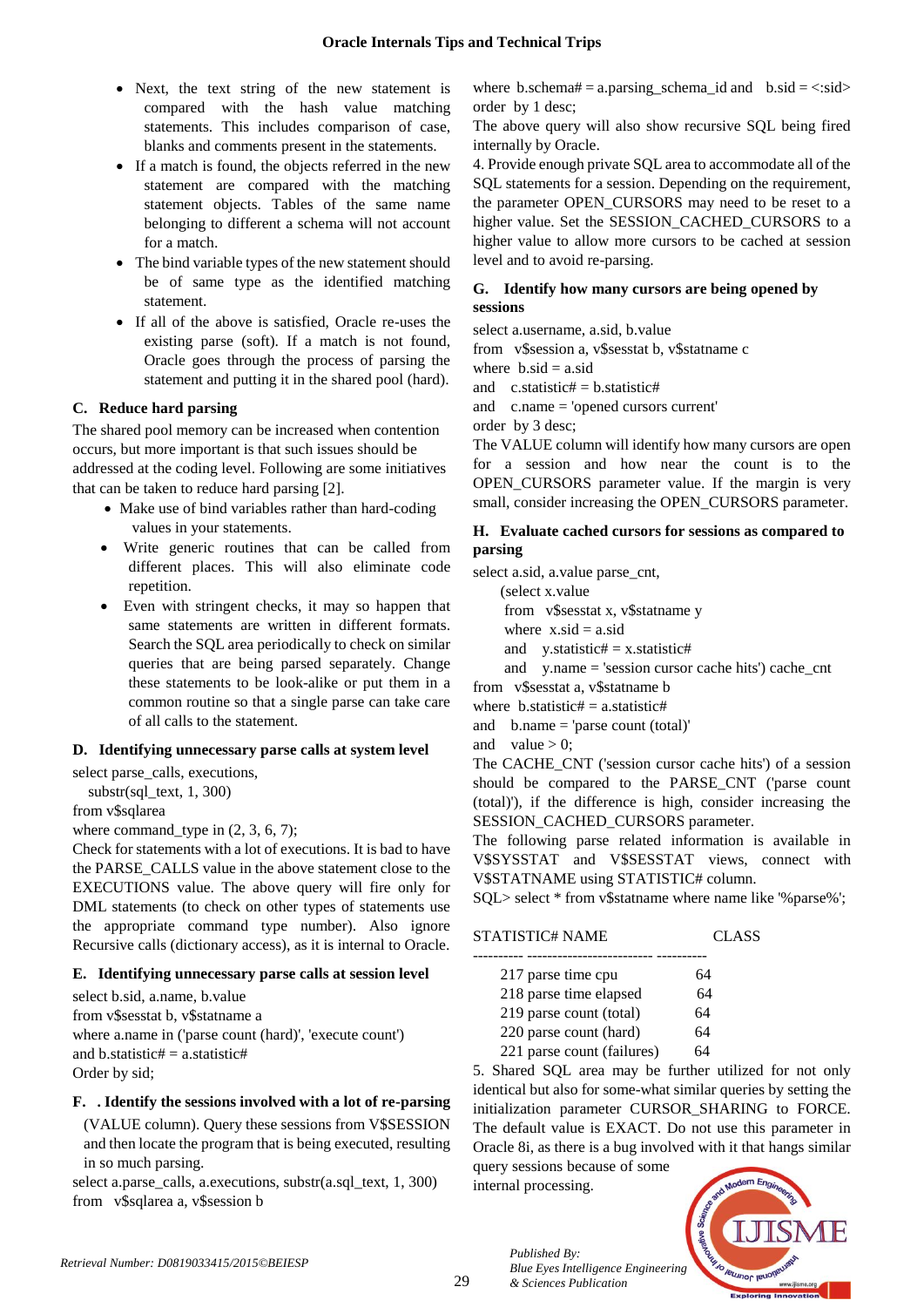If you are on 9i, try out this parameter for your application in test mode before making changes in production. [2].

6. Prevent large SQL or PL/SQL areas from ageing out of the shared pool memory. Ageing out takes place based on Least recently used (LRU) mechanism. Set the parameter SHARED POOL RESERVED SIZE to a larger value to prevent large packages from being aged out because of new entries. A large overhead is involved in reloading a large package that was aged out.

7. Pin frequent objects in memory using the DBMS\_SHARED\_POOL package. This package is created by default. It can also be created explicitly by running DBMSPOOL.SQL script; this internally calls PRVTPOOL.PLB script. Use it to pin most frequently used objects that should be in memory while the instance is up, these would include procedure (p), functions (p), packages (p) and triggers (r). Pin objects when the instance starts to avoid memory fragmentation (Even frequently used data can be pinned but this is a separate topic) [2].

To view a list of frequently used and re-loaded objects.

select loads, executions, substr(owner, 1, 15) "Owner",

 substr(namespace, 1, 20) "Type", substr(name, 1, 100) "Text"

from v\$db\_object\_cache

order by executions desc;

To pin a package in memory

SQL>exec dbms\_shared\_pool.keep('standard', 'p');

To view a list of pinned objects

select substr(owner, 1, 15) "Owner",

 substr(namespace, 1, 20) "Type", substr(name, 1, 100) "Text"

from v\$db\_object\_cache

where  $k$ ept  $=$  'YES':

8. Increasing the shared pool size is an immediate solution, but the above steps need to be carried out to optimize the database in the long run. The size of the shared pool can be increased by setting the parameter SHARED\_POOL\_SIZE in the initialization file.

# **III. REDUCING LOCK CONTENTION**

Lock, or enqueue waits occur when a session waits to obtain a lock. In most cases, this occurs because of a lock on a table or row that the session wants to lock or modify. In some circumstances, the lock involved may be an Oracle internal lock (for instance, the Space Transaction enqueue). If the database is well tuned and the application design sound, enqueue waits should be negligible.

Common causes of excessive enqueue waits are:

- Contention for a specific row in the database. The application design may require that many processes update or lock the same row in the database. One common example of this is when primary keys are generated using a sequence table.
- Table locks caused by foreign keys that have not been indexed. If a non-indexed foreign key is updated, then the parent table is subjected to a table lock until the transaction is complete.
- Old-style temporary tablespaces. If the tablespace named as the temporary tablespace has not been created with the TEMPORARY clause (introduced in Oracle 7.3), sessions may contend for the space transaction lock.
- The space reserved for transactions within a data block is too small. By default, only one transaction slot for tables or two for indexes is allocated when the table or index is created. The number of transaction slots is determined by the INITRANS clause in the CREATE TABLE or CREATE INDEX statement. If additional transaction slots are required, they are created, providing there is free space in the block. However, if all transaction slots are in use (and there is no free space in the block), a session that needs to lock a row in the block encounters an enqueue wait. This occurs even if the row in question is not actually locked by another process. This can occur if both PCTFREE and INITRANS were set too low [2].

# **IV. INTERNALS OF ORACLE SORT OPERATIONS**

Oracle provides several SQL directives that cause sorting of row data.

• **Order by** - An operation that sorts a set of rows for a query with an order by clause

• **Join** - An operation that sorts a set of rows before a merge join

• **Group by** - An operation that sorts a set of rows into groups for a query with the group by clause

• **Aggregate** - A retrieval of a single row that is the result of applying a group function to a group of selected rows

• **Select unique** - An operation that sorts a set of rows to eliminate duplicates

• **Select distinct** - An operation that forces duplicate row to be eliminated from the result set and requires sorting to identify the duplicate rows

• **Create Index** - The creation of an index always invokes a sort of the symbolic keys and ROWID values.

Sorting is a frequently overlooked aspect of Oracle tuning. In general, an Oracle database will automatically perform sorting operations, and the SQL tuning expert must understand all of the SQL directives that invoke Oracle sorting [3].

Sorting involves the below points

1. Oracle Database always performs an automatic sorting operation when a GROUP BY clause is used in a SQL statement, when an index is created, and when an ORDER BY clause is used in a SQL statement.

2. The cheapest method is always used by Oracle Database when ordering a resultset.

3. A hinted execution plan involving a single table, with a  $/*+$  index  $*/$  hint, will always retrieve the rows in the sorted order of the index.

4. If a SQL statement requires a single sort operation that completes in memory, t

hat SQL statement will not



30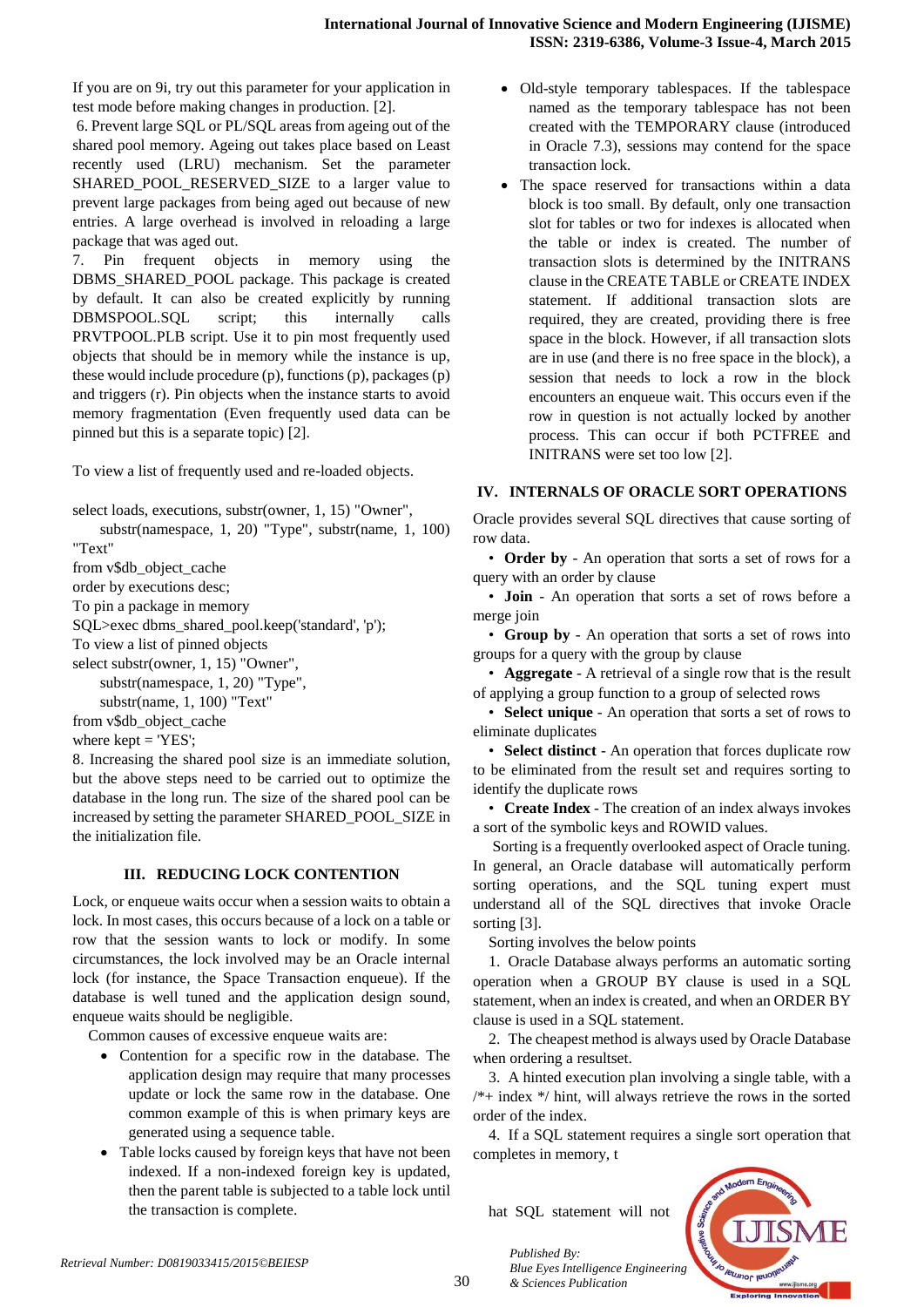use any space in the TEMP tablespace when the rows are retrieved – with the assumption that a hash join did not spill to disk.

5. The CPU\_COST parameter causes Oracle Database to favor the pre-sorted ordering of an index over a discrete sorting operation.

6. The value of the SORT\_AREA\_SIZE parameter or the PGA\_AGGREGATE\_TARGET parameter if used influences Oracle Database's decision to prefer the pre-sorted ordering of an index over a discrete sorting operation.

7. The clustering factor of an index influences Oracle Database's decision to prefer the pre-sorted ordering of an index over a discrete sorting operation.

8. The default database block size in use by the database influences Oracle Database's decision to prefer the pre-sorted ordering of an index over a discrete sorting operation.

9. A sort operation will only spill to disk when RAM is exhausted.

10. "At the time a session is established with Oracle, a private sort area is allocated in memory for use by the session for sorting, based on the value of the sort\_area\_size initialization parameter." Supporting evidence:

11. For sort intensive tasks it is not possible to adjust the amount of memory allocated to those tasks by adjusting the SORT AREA SIZE parameter at the session level.

12. The entire database can be slowed down due to a disk sort in the TEMP tablespace because sorts to disk are I/O intensive.

13. A good general rule is that the SORT\_AREA\_SIZE parameter should be adjusted to eliminate sorts to disk caused by GROUP BY operations.

14. Buffer pool blocks are allocated to hold or manage the blocks that are in the TEMP tablespace.

15. An optimal workarea execution, completed entirely in memory, is always preferred over a one-pass or multi-pass workarea execution.

16. Free buffer waits can be caused by excessive sorts to disk, which cause data blocks needed by other sessions to be paged out of the buffer.

17. One percent is an acceptable ratio of disk sorts to the total number of sorts.

18. When the PGA\_AGGREGATE\_TARGET parameter is specified, the total work area size cannot exceed 200MB.

19. No task may use more than 10MB for sorting.

20. A DBA should modify two hidden (underscore) parameters to permit up to 50MB of memory to be used for an in-memory sort operation for a SQL statement

# **V. CURSOR\_SHARING AND BIND SHARING INTERNALS**

The CURSOR\_SHARING parameter basically influences the extent to which SQL statements (or cursors) can be shared.

The possible values are EXACT which is the default value and SIMILAR and FORCE.

The official definitions of SIMILAR and FORCE are:

cursor\_sharing=similar: "Causes statements that may differ in some literals, but are otherwise identical, to share a cursor, unless the literals affect either the meaning of the statement or the degree to which the plan is optimized." [3].

cursor\_sharing=FORCE: "Forces statements that may differ in some literals, but are otherwise identical, to share a cursor, unless the literals affect the meaning of the statement."

So basically it means that the SQL statement will be shared even though literals are different as long as it does not affect the execution plan of the statement. This is the case for SIMILAR setting.

The cursor\_sharing=SIMILAR parameter has been deprecated in 11gR2 because it has been found that the use of this parameter could potentially have a lot of performance implications related to the number of child cursors created for the single parent.

In versions prior to 11g R2, there was a limit on the number of child cursors which can be associated with a single parent. It was 1024 and once this number was crossed the parent was marked obsolete and this invalidated it was well as all associated child cursors.

But not having this upper limit was being found to have caused a lot of CPU usage and waits on mutexes and library cache locks in 11gR2 caused by searching the library cache for matching cursors and it was felt that having many child cursors all associated with one parent cursor could perform much worse than having many parent cursors that would be seen with having the default setting of cursor\_sharing = **EXACT** 

Using this parameter also was bypassing one of the big improvements made in 11g which was Adaptive Cursor Sharing.

Let us examine the behaviour with CURSOR\_SHARING set to SIMILAR as opposed to FORCE and note the differences between the two.

SQL> alter system set cursor\_sharing='SIMILAR';

System altered.

# **VI. INTERNAL WORKING OF SHARED POOL**

As we have seen from above topics, we now know that shared pool is a collection of objects like tables, cursors, views, procedures, functions or packages (Pl/SQL package).

Size of single object will be small but when you have a PL/SQL package, the size would grow in MB as it includes many objects and its attributes. Example: A package body will have many procedures which in turn will occupy more space when we run a simple SQL statement.

Each shared pool object is not a single allocation unit (AU) and it is partitioned into independent memory allocations called "HEAPS". Number of Heaps for the object varies depends upon the type of objects. Eg: for a SQL cursor, there will be 2 heaps a) Smaller Heap for library cache metadata and b) Larger Heap for executable representation of the cursor.

Each HEAP is comprised of 1 or more chunks of memory of Standard Allocation Units (AU) and these reduce the problem of memory fragmentation [3,4].

When memory is allocated for objects, the memory is not allocated in contiguous fashion. i.e., the chunks will not be

contiguous as you can see from the figure.